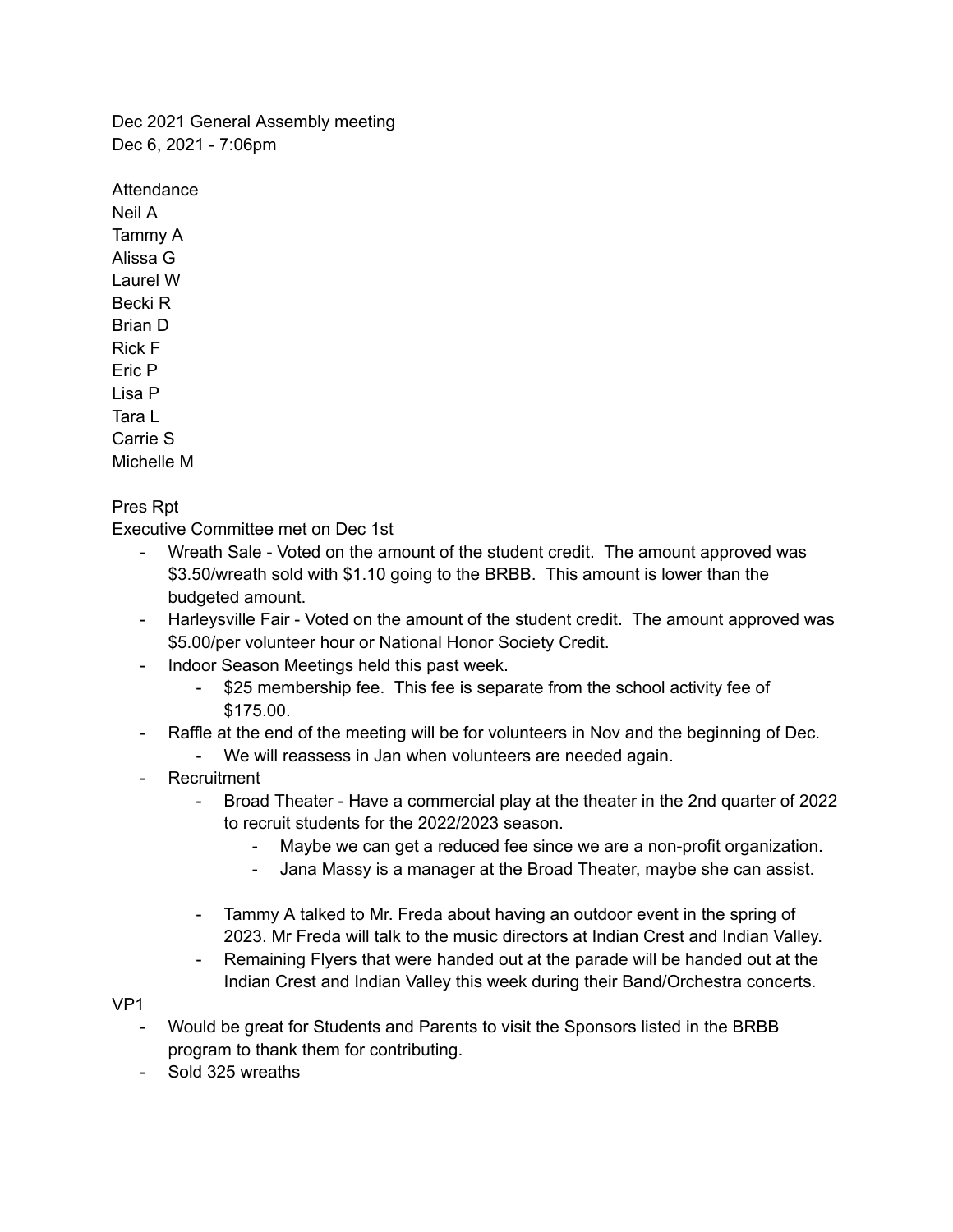- Need someone to lead the wreath sale for next year. Current parent is a Senior parent.
- Volunteers will be needed for Indoor Show April 23rd
- Parent of an undergraduate student from Color Guard is needed for the Scholarship committee.
- Band Banquet Chair is needed.
	- All BRBB, Jazz, Indoor, Symphonic, etc. are included in the banquet.
	- No date for the banquet yet. Usually in May before Memorial day.
- A VP1 will be needed next year as the current VP1 is a Sr. parent and will be finished at the end of the school year.
- A Sr. Program Volunteer will be needed for next year as well.
	- Now is the time to start so you can learn from the outgoing VP1.

## VP2

- Football Concession totals are for 3 home games.
- Friday Feasts were below budget.
- Twitter page is active send Karen E or Ally W any pictures.
- Jazz concert was great!
- Send any question for Mr. Tucker to Karen E.

## DAL

- Thank you to all the Volunteers.
- Watch Sign-Up Genius for Indoor Guard and Percussion volunteers.
- Will need a truck driver for next year. The current driver is a Sr. Parent and will be finished at the end of the school year.

## **Secretary**

- Nothing

## **Treasurer**

- Low on concessions due to only 3 home games.
- Net income is \$4,427

# Band Director

- Almost wrapped up for the season.
- Picking a new program in January.
- Memorial Day parade Maybe 8th grade will be able to march with the BRBB in the parade.
- Uniforms Bring them in and drop theme off unless you need them for the Wawa Grand Opening.

Quartermaster

- Props will need to be made in Jan.